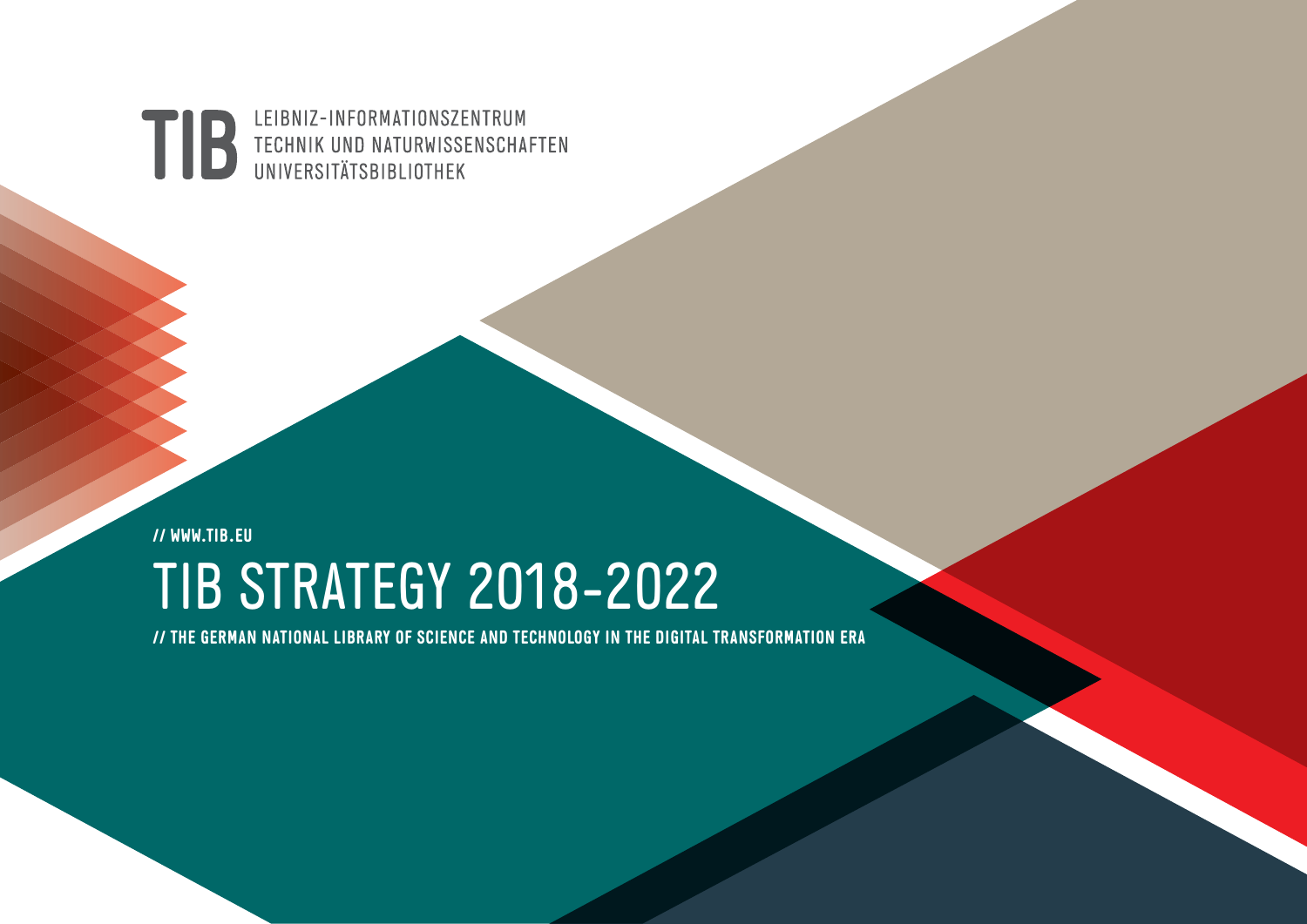## TIB STRATEGY 2018-2022

#### **THE GERMAN NATIONAL LIBRARY OF SCIENCE AND TECHNOLOGY IN THE DIGITAL TRANSFORMA-TION ERA**

The mission of the Technische Informationsbibliothek (TIB) – German National Library of Science and Technology, as a research infrastructure facility, is to ensure the supraregional provision of literature and information for all areas of technology and their basic sciences – Mathematics, Physics, Chemistry, Computer Science and Architecture. In this respect, TIB faces two major challenges:

- » **BEING A NATIONAL SPECIALISED LIBRARY, IT OPERATES AT THE INTERSECTION OF DIGITAL PRODUCTION OF SCIENTIFIC WORK, DIGITAL PUBLISHING AND THE GLOBALISATION OF INFORMATION AND COMMUNICATION.**
- **BEING AN INSTITUTE FINANCED BY THE GERMAN FEDERA-TION AND THE FEDERAL STATES, TIB INCREASINGLY CONDUCTS ITS OWN RESEARCH TO GENERATE NEW SERVICES AS WELL AS ADAPT AND OPTIMISE EXISTING SERVICES.**

These two aspects define the library's strategy, which seeks to strengthen TIB's role as the German information centre for the digitisation of science and technology. TIB, the world's largest specialised library of science and technology, provides scientific content, digital services and methodological skills to support scientific work of all target groups in research and teaching. In the process, it performs the essential classic tasks of a library. These include collecting, indexing, provisioning and archiving using state-of-the-art technology on the basis of national and international cooperation, taking into account the latest developments in scientific communication, open and quality-assured publishing and copyright requirements. In particular, TIB extends this remit to non-textual materials and research data. The library actively promotes information exchange in its subject domains by means of semantic models and digital services. By developing consortia and licensing models with right holders, it ensures the provision of scientific material, irrespective of its physical form.

At the same time, TIB is significantly expanding its research capacity in cooperation with higher education institutions to address contemporary research issues in the context of digital libraries and to generate new, innovative services for its target groups. Increasing digitisation and networking at all kinds of levels influences researchers' everyday work at all stages of the research cycle. As a result of its unique positioning as an information centre, with strong links to specialist communities as well as national and international initiatives, TIB acts as an initiator of and catalyst for interoperability and standardisation in the increasingly digitised world of science and technology. This is also done through supporting collaboration, exploitation of synergies and sustainability by pursuing a firm Open Science, Open Data and Open Access approach.

As a consequence this Strategy sets out five key, closely intertwined guidelines on TIB's path of development.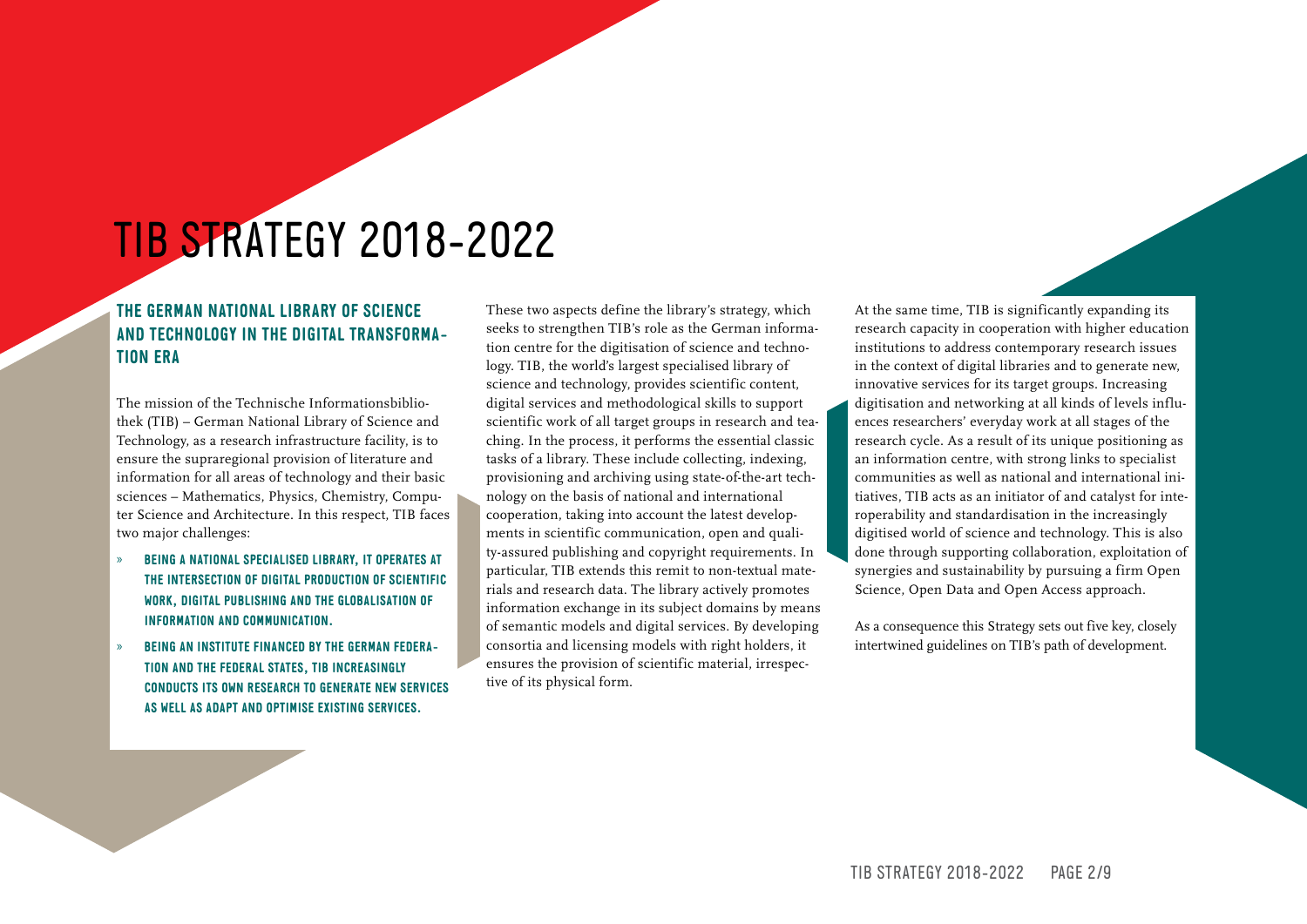### FIVE CLOSELY INTERTWINED GUIDELINES ON TIB'S PATH OF DEVELOPMENT

- **1. PRESERVE KNOWLEDGE AND FACILITATE ACCESS**
- **2. ENGAGE IN RESEARCH**
- **3. STRENGTHEN COOPERATION WITH HIGHER EDUCATION INSTITUTIONS**
- **4. INCREASE NATIONAL, EUROPEAN AND INTERNATIONAL COOPERATION**
- **5. PREPARE TIB FOR THE FUTURE**

Each guideline can be broken down into particular strategic objectives, which specify the various facets of the guideline and form the basis for preparing TIB's annual programme budget.

The guidelines and strategic objectives are flanked by the definition of a vision, a mission and values that determine our actions.

Taken as a whole, the Strategy 2018-2022 takes TIB further on its path towards becoming a research library. In this way, TIB performs essential functions in the provision, indexing and preservation of contemporary knowledge objects for science, business and society in the current digital transformation process. This productive combination of unique collections, high level of information literacy and research skills is special and significant for whole Germany.



TIB STRATEGY 2018-2022 PAGE 3/10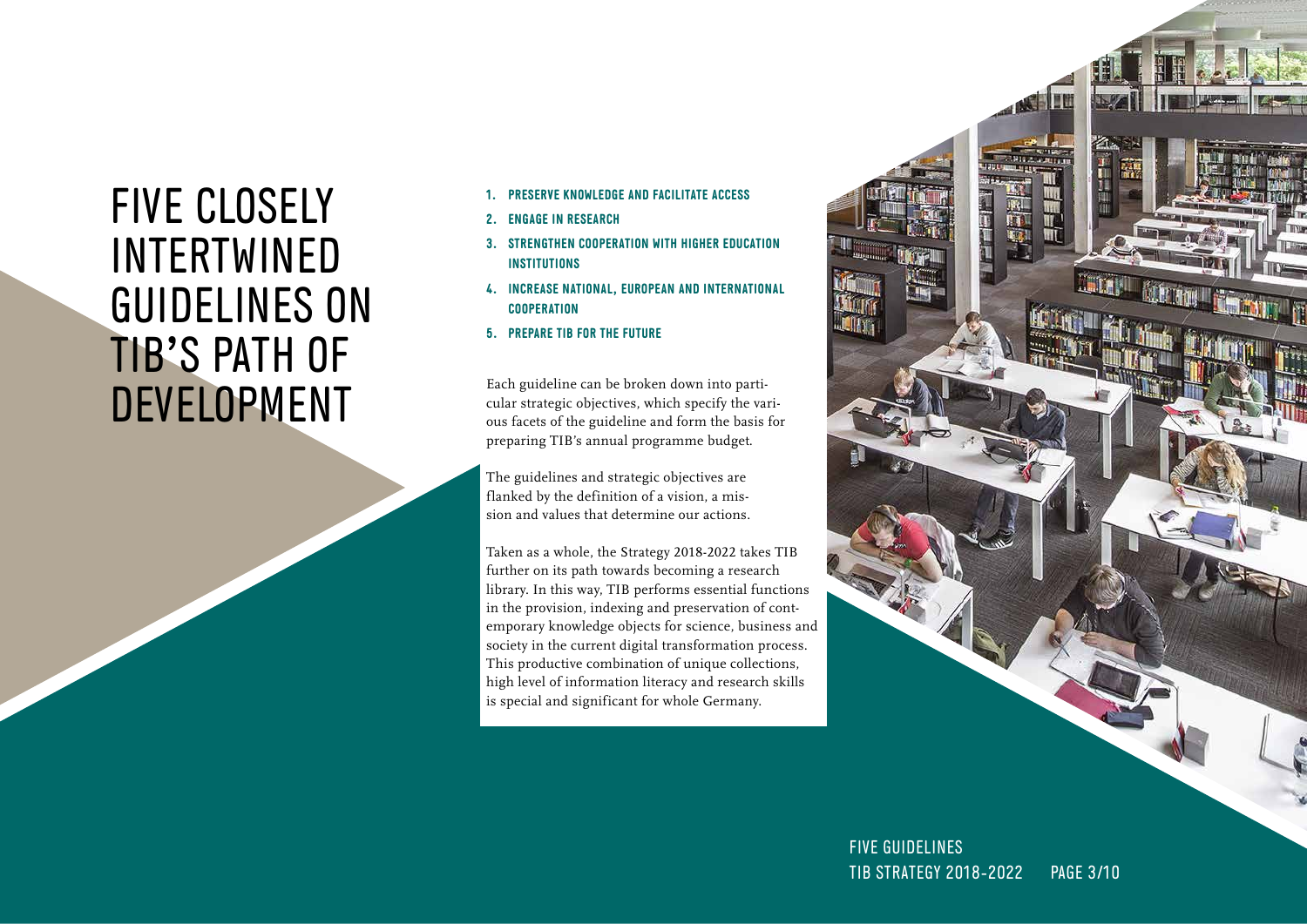# GUIDELINE 1: PRESERVE KNOWLEDGE AND FACILITATE ACCESS

#### **A HOLDING LIBRARY**

Our unique collections make us indispensable within the system of scientific infrastructures in Germany. The relevance of our collections stems from science professionals in higher education institutions, nonacademic research institutes and business organisations. Our content strategy is continuously adapted to the latest developments: we concentrate on the acquisition of textual and non-textual digital content. In this respect, we also put emphasis on the acquisition of grey literature.

#### **COLLECTION DEVELOPMENT PRIMARILY ON A DIGITAL BASIS**

In order to implement our e-preferred strategy, we team up with national specialist libraries in the "Licence Network" as well as publishers and other licensors to develop new licensing, usage models, and advise scientists and researchers on this topic. We prefer open licences and advocate an appropriate reform of copyright. We act as chief negotiator for national and international consortia. In the course of digitising our content, we pay attention to current priority themes in science. In the course of indexing and digitising our extensive microform collections, we focus on exclusive possession by TIB.

#### **SIMPLE USABILITY OF OUR COLLECTIONS**

TIB is the world's largest specialised library in its subject areas and possesses a unique wealth of scientific information. We optimise our search services and metadata using, for example, text and data mining, ontologies and special visual methods. We work on the development of automated processes to be able to index our collections as extensively as possible. We offer our content in our own, partly

media-specific, portals and foster the usability of the objects by pursuing an optimised search engine and social media strategy. We promote the linked open data movement by making our metadata freely available. We boost the acceptance of our information offers by conducting usability studies and integrating our data into customer applications.

#### **PRESERVE CULTURAL HERITAGE**

Our statutory mandate to provide literature and information on a supraregional basis is linked to the need to ensure the long-term availability of TIB's content. We preserve media in their original form and make them digitally accessible. Therefore, in cooperation with other infrastructure facilities, we develop and actively implement an archiving strategy. For this purpose, TIB operates its own digital preservation system in which textual and non-textual knowledge objects are stored. This system acts as an interface to national and international services provided to preserve cultural heritage. TIB conducts research and provides advice on the topic of archiving, participates in international, national and state initiatives such as Europeana, the Deutsche Digitale Bibliothek and Kulturerbe Niedersachsen, and offers digital preservation services to third parties.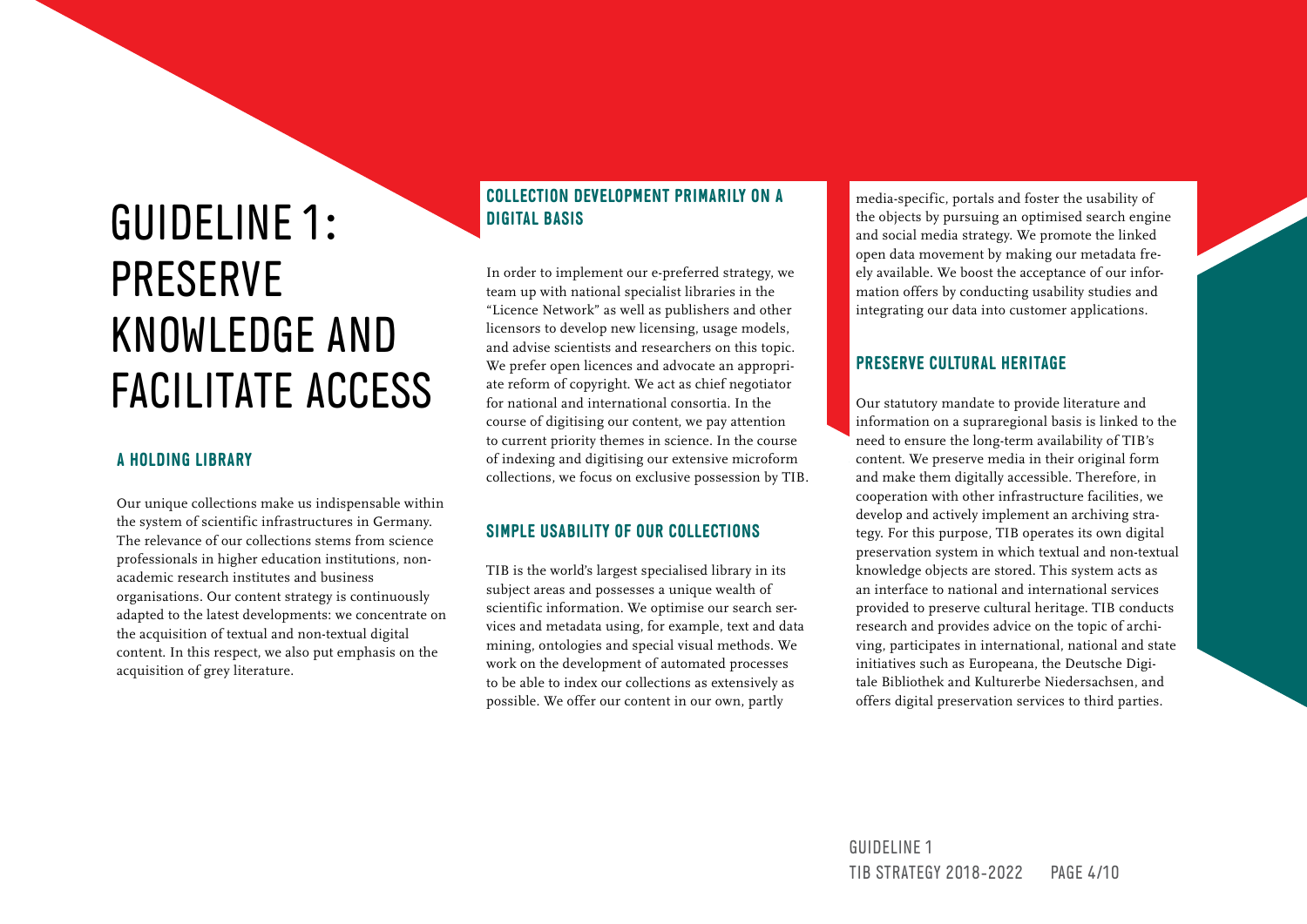#### **SUPPORT AND ENGAGE IN OPEN SCIENCE**

Science is currently undergoing a transformation towards more open and collaborative digital working practices. Due to new opportunities in communication and collaboration, traditional research and publishing processes are changing rapidly. This digital transformation is making a profound impact on how researchers, teaching staff and students work. One important element of this transformation is Open Access, which ensures that everyone has unlimited access to research publications via the Internet. By adopting our Open Access strategy, we actively support associated process of change as well as developing and evaluating various transformation models. We expand our Open Science Lab and conduct research on innovative services and forms of communication within networks such as Leibniz Research Alliance "Science 2.0".

#### **AN INDISPENSABLE PARTNER OF RESEARCH INFRASTRUCTURE**

TIB is an indispensable partner in the system of national and international provision of literature and information. Whereas the provision of scientific publications focuses on German science and research, we offer an internationally networked infrastructure that enables an international target group to undertake efficient research data management. We generate innovative infrastructures within international networks such as DataCite in order to reference data collections, and represent the German research system in initiatives such as ORCID with an aim to achieve unique identification and linking of metadata in the digital world. We promote the idea of Open Access to texts and research data, and make our own data freely available.

#### **UNDERTAKE KNOWLEDGE AND TECHNOLOGY TRANSFER**

We establish our own infrastructure for knowledge transfer and supply academic and industrial research with current specialist information. We actively involve small and medium-sized enterprises as a new customer group and support spin-offs and start-ups in TIB's areas of expertise.

#### **RESEARCH-FRIENDLY COPYRIGHT**

We advocate contractually non-mandatory limitations to copyright for the benefit of research in science, business and libraries. We are involved in debates and consultations on copyright issues at the national and European level, and support events focusing on copyright to promote research-friendly copyright in national and international discourse.

GUIDELINE 1 TIB STRATEGY 2018-2022 PAGE 5/10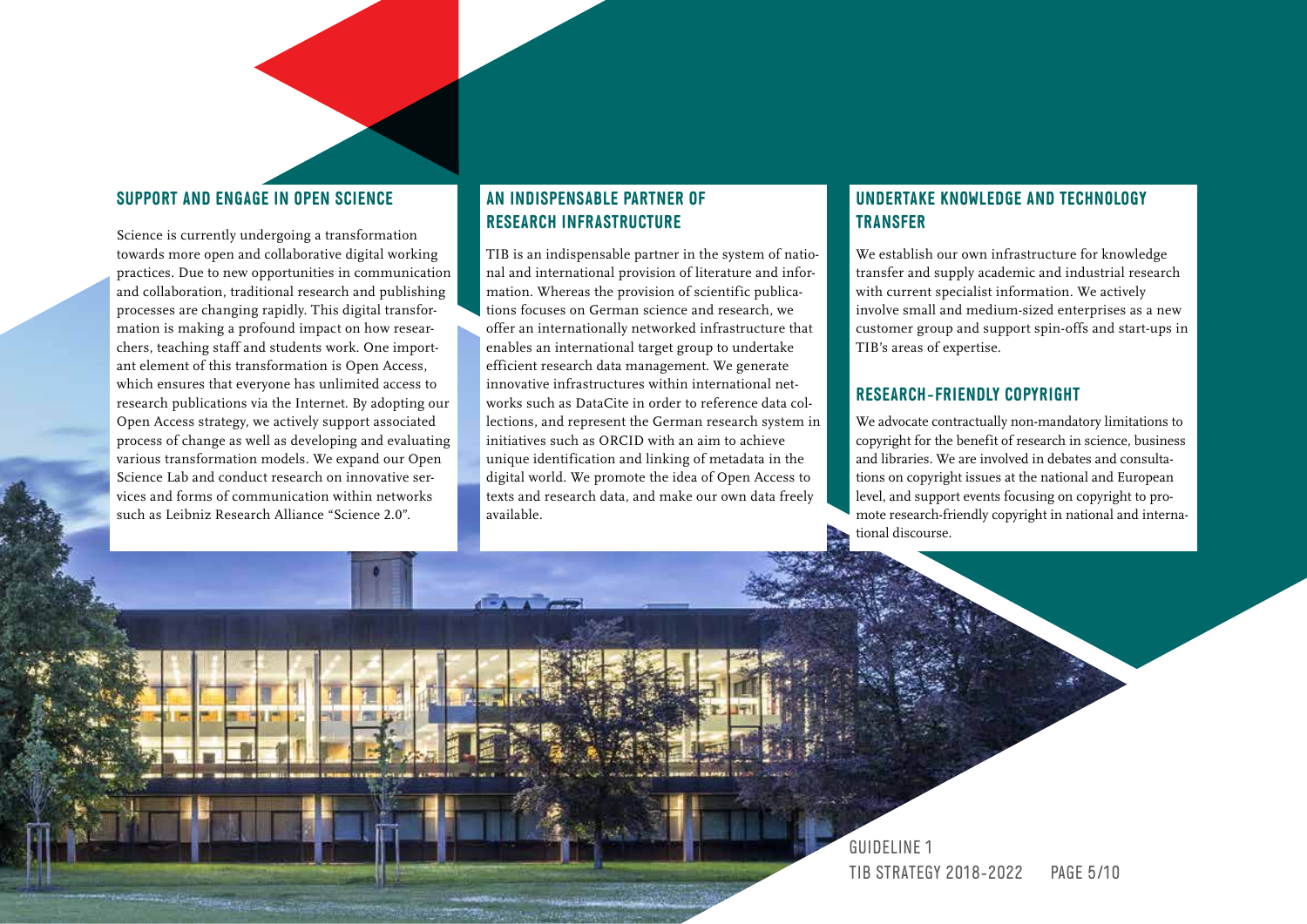## GUIDELINE 2: ENGAGE IN RESEARCH

#### **DEVELOPING RESEARCH CAPACITY**

We sustainably develop research skills and capacities in areas relevant to TIB. Of particular relevance in this context are research topics that make a sustainable contribution to the digitisation of scientific communication and facilitate the creation of new, innovative or advanced TIB services. We shape the transition from document-centric forms of publishing to forms based to a greater extent on data and knowledge.

#### **KEY RESEARCH AREAS**

The "Data Science & Digital Libraries" research area focuses on the areas of semantic data management as well as analysis, data networking, integration and fusion, knowledge extraction from unstructured and (semi-)structured sources, semantic information retrieval and question answering, as well as user interaction, crowdsourcing and data visualisation.

In the context of the Competence Centre for Non-Textual Materials and the professorship in "Visual

Analytics", research focuses on the areas of multimedia retrieval, visual search, automatic indexing, semantic analysis, linked data engineering and semantic applications, the long-term availability of non-textual materials as well as usability and user experience.

The professorship in "Linked Data in Information Science", established jointly by TIB and Hannover University of Applied Sciences and Arts, focuses on the application of linked data in the area of scientific infrastructure as well as on open, collaborative working practices and communication between researchers and teaching staff.

#### **INNOVATIVE SOLUTIONS FROM THE OPEN SCIENCE LAB**

Acting in the capacity of a trend radar and test lab for innovative Open Science applications, the Open Science Lab generates ideas for and from the communities relevant to TIB and implements sustainable and needs-based solutions in the context of the digitisation of science, business and society.

#### **COLLABORATIVE RESEARCH WITH L3S RESEARCH CENTRE**

L3S, operated by Leibniz Universität Hannover and Technische Universität Braunschweig, is an interdisciplinary research centre that undertakes basic and application-oriented research in the area of Web Science. In collaboration with L3S researchers, TIB develops new,

future-oriented methods and technologies that offer smart, seamless access to information via the web, that link individuals and communities in all areas of the knowledge society – including science and education – and that connect the internet to the real world and its institutions.

#### **SUSTAINABLY TRANSFER RESEARCH RESULTS TO OPERATIONS**

The strategic objective of research conducted at TIB is to create productive services for the library's target groups, building on the demonstration of innovative applications using prototypes, and to combine them with measures for developing information literacy in TIB's target groups. In the process, TIB implements the recommendations of the German Council for Scientific Information Infrastructures and cooperates closely with other national and international specialist libraries, information centres and initiatives, especially concerning interoperability, standards and synergies.

#### **TRAIN EARLY CAREER RESEARCHERS**

It is particularly important to train early career researchers. TIB supports a variety of career paths and implements a supervisory, mentoring and training programme for PhD students and post-docs at TIB. At Hannover University of Applied Sciences and Arts, TIB provides training in the subject areas of Digital Research Infrastructures and Digital Libraries.

GUIDELINE 2 TIB STRATEGY 2018-2022 PAGE 6/10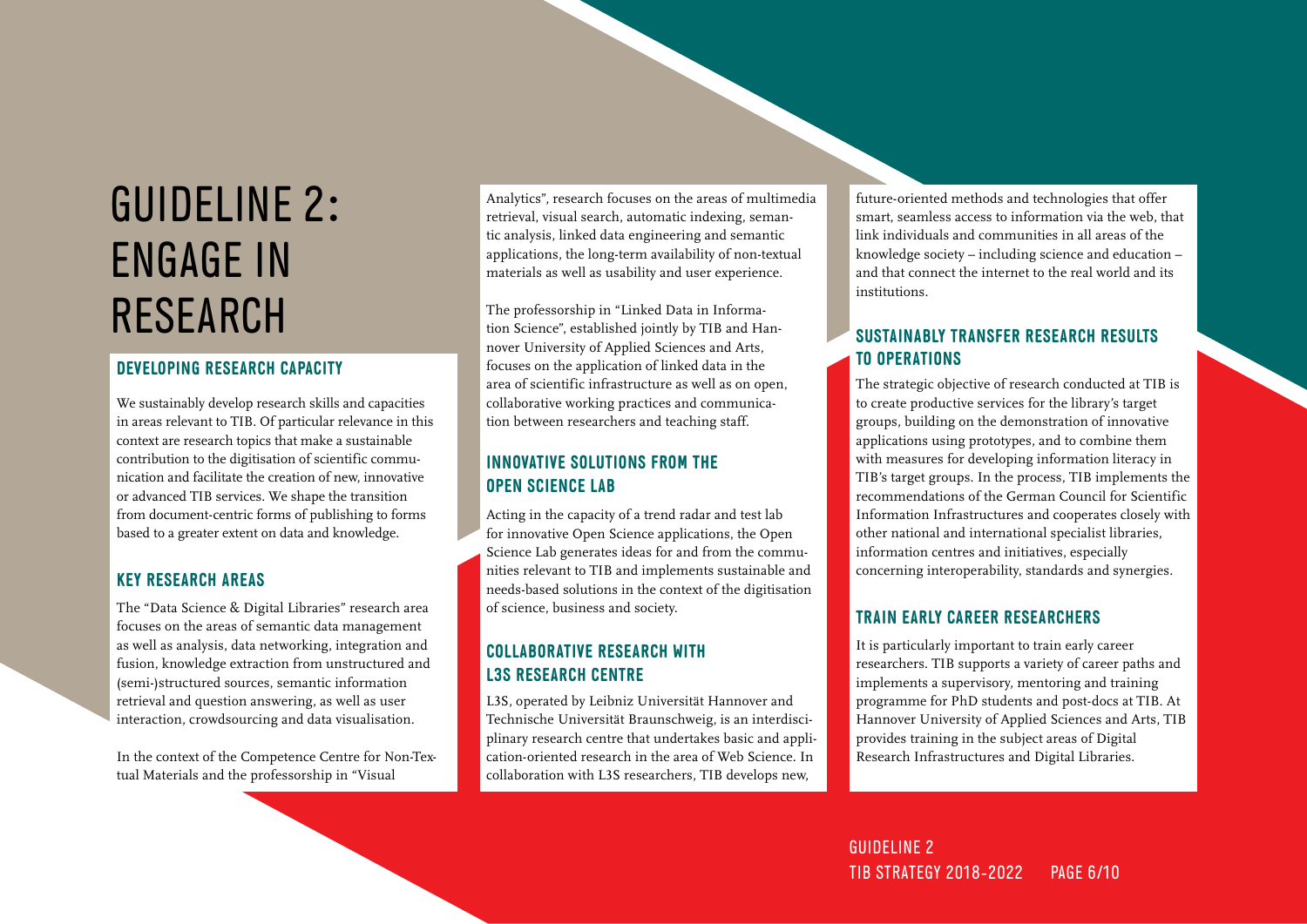### GUIDELINE 3: **STRENGTHEN** COOPERATION WITH HIGHER EDUCATION **INSTITUTIONS**

#### **CENTRAL INSTANCE FOR THE DIGITISATION OF SCIENCE**

The digitisation of science is not just a technical challenge, but also a challenge in the humanities and social sciences. As a result of its close relationship to the humanities and social sciences, TIB acts as a mediator and central instance for a variety of activities such as interdisciplinary research projects. Cooperation with the interdisciplinary L3S Research Centre also ensures the broad cross-linking of TIB's working areas with various disciplines. TIB benefits from its dual role as a national information centre and university library, and its associated entrenchment in both areas – science and technology, and the humanities and social sciences.

#### **JOINT PROFESSOR APPOINTMENTS**

Joint Professor Appointments strengthen TIB's development into a research library. By conducting applied research, it generates new services in the context of its national responsibilities as a scientific infrastructure facility and exploits its connection to higher education institutions to recruit staff. By training PhD students, the library also makes a considerable contribution to the education of early career researchers.

#### **LEIBNIZ JOINT LAB DATA SCIENCE & OPEN KNOWLEDGE**

In collaboration between TIB, Leibniz Universität Hannover and L3S Research Centre, new methods and systems for data integration, search and exploration of large data volumes are investigated and developed within various projects. This Joint Lab acts as a nucleus for further initiatives in the area of research and innovation.

#### **UNIVERSITY LIBRARY**

TIB operates the University Library for Leibniz Universität Hannover, ensuring the comprehensive provision of literature and information for students, teaching staff and researchers. Its needs-based and user-oriented offerings add to the university's locational advantages. TIB advises the Presidential Board

and other university bodies, and cooperates closely in the topics of research data management, Open Access, publishing and the operation of current research information systems. Extensive synergies are exploited with the University IT Services, such as in the operation of networks and computer centres. TIB represents the interests of Leibniz Universität Hannover in supraregional networks such as the nine leading Institutes of Technology in Germany (TU9). Encompassing collections from TIB, Leibniz Universität and its predecessor institutions, the TIB Archives/Hannover University Archives maintain historic documents as a basis for scientific and private research.

#### **PROXIMITY TO USERS**

By cooperating closely with Leibniz Universität Hannover, TIB obtains detailed information about the needs of students, teaching staff and researchers. The library develops and evaluates services oriented to target groups by undertaking user monitoring, evaluation and usability methods.

GUIDELINE 3 TIB STRATEGY 2018-2022 PAGE 7/10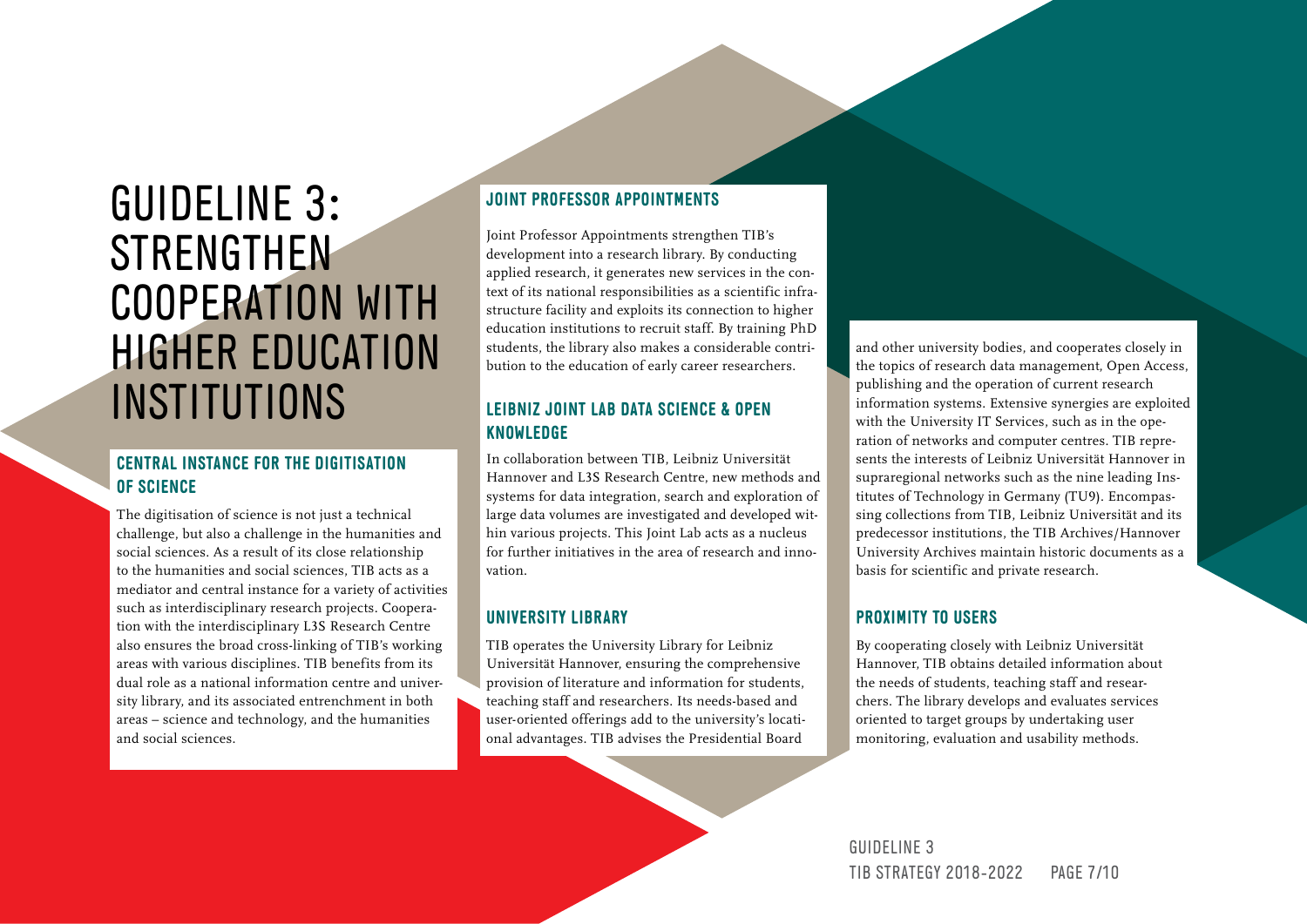### GUIDELINE 4: INCREASE NATIONAL, a a EUROPEAN AND INTERNATIONAL **COOPERATION**

#### **ACTIVE PARTNER IN STRATEGIC NETWORKS AND COOPERATION**

Strategic alliances and global networking are essential requirements for ensuring TIB's future viability. The international orientation of our actions enhances visibility and reach, promotes cross-border thinking, and produces collective learning processes. In the context of our internationalisation strategy, we collaborate with scientific infrastructure facilities and research institutions to create innovative services and advance existing ones. We further intensify our successful cooperation at national level with national specialist libraries, FIZ Karlsruhe – Leibniz Institute for Information Infrastructure, WTI-Frankfurt and other part-

ners in the context of infrastructures for research data. At the European level, we considerably increase our involvement, for example in interplay with the European Open Science Cloud. In the global context – such as within DataCite – we gain additional data centres as partners.

e e

#### **BUILD UP COOPERATIVE ACTIVITIES WITH BUSINESS**

TIB has a vital interest in building up cooperative research activities with companies and associations. By jointly addressing interdisciplinary issues from the realms of business and information science, potential and resources are complemented, generating sustained synergetic effects.

#### **RECOGNISED TIB EXPERTISE IN THE SCIENCE POLICY DISCOURSE**

TIB's core competencies make it a prominent and active partner in science policy discourse. Our expertise in the areas of the indexing and standardisation of metadata, research data management, handling non-textual materials, licences, information provision, digital

preservation and Open Access is acknowledged and indispensable. We serve on committees, bodies and work groups such as the "Digital Information" priority initiative of the Alliance of Science Organisations in Germany. We help shape EU funding programmes, and actively participate in scientific publications, lectures, conferences and projects, placing our own topics on the agenda. We organise events in the thematic context of our core competencies and participate in discussions on social networking sites and online communities, representing the interests of Open Science. In this way, we contribute to the development of the global knowledge society.

#### **GREATER VISIBILITY OF TIB EXPERTS**

As active members on committees and in networks and alliances, our experts represent TIB's core competencies, acting also in this respect as an ambassador for the whole German scientific community. We raise our national and international visibility with a continually increasing number of publications and presentations, by attending congresses and by hosting our own specialised conferences. These activities raise our profile.

GUIDELINE 4 TIB STRATEGY 2018-2022 PAGE 8/10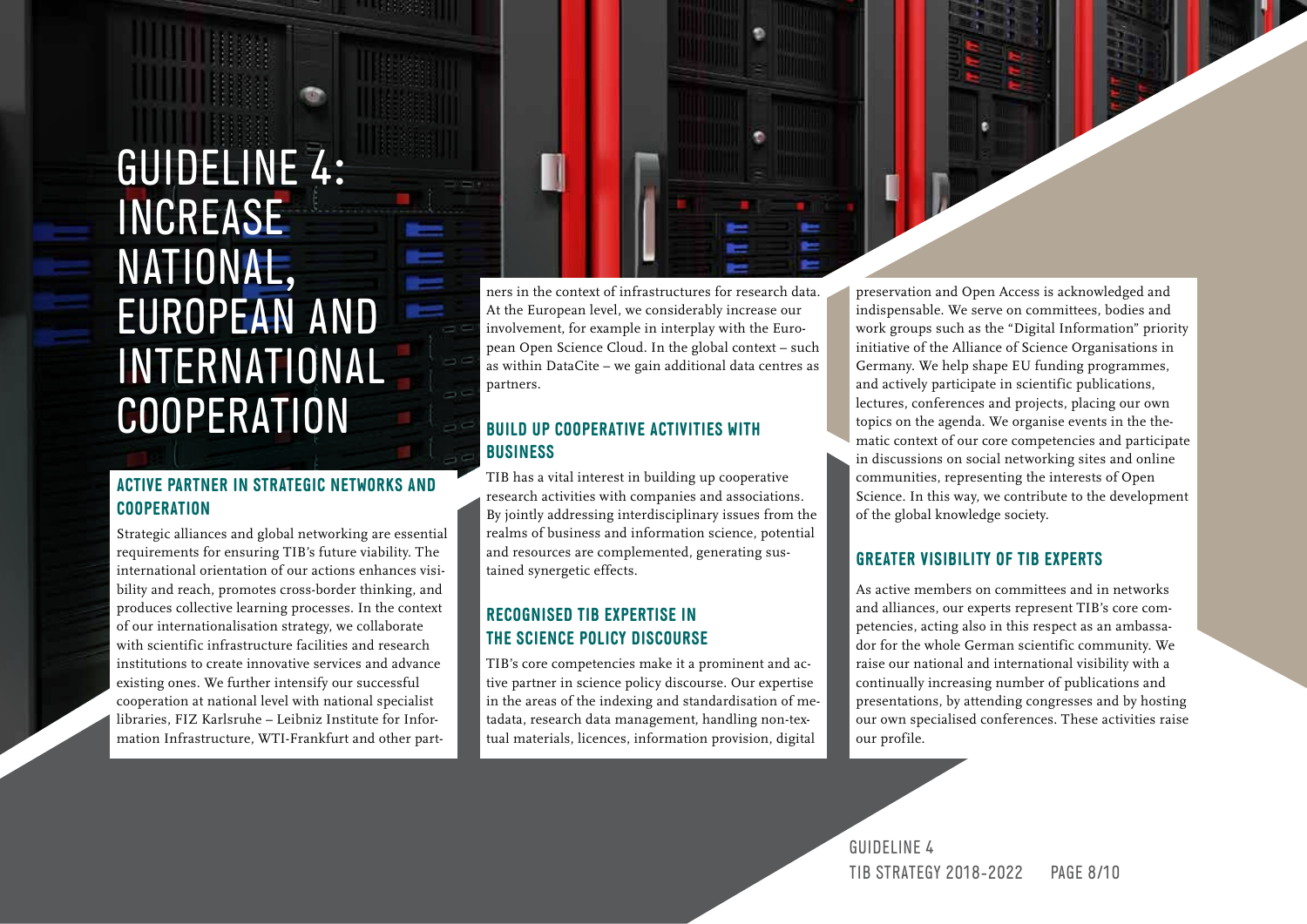## GUIDELINE 5: PREPARE TIB FOR THE FUTURE

#### **HIGHLY COMPETITIVE**

We work in a customer-oriented manner and develop our services and products to meet the needs of our target groups to the greatest extent possible. Product development uses and benefits from agile methods. The IT services offered by TIB are secure, robust and reliable. We steadily continue to develop our overall strategy within a participatory process, and implement it consistently. Our multi-project management facilitates the optimal use of internal resources and ensures operational excellence.

#### **STRATEGICALLY ORIENTED HUMAN RESOURCES AND ORGANISATIONAL DEVELOPMENT**

We continue to build a learning organisation. We optimise internal communication, and encourage an open culture of feedback and employee participation. We cultivate an open, solution-oriented and learnerfriendly corporate culture. We address the need for lifelong learning and enable all employees to develop their skills. We accompany change processes using change management methods and have defined processes for transferring projects to line structures. The establishment of innovation management ensures the realisation of future-oriented ideas. Knowledge management methods support our responsible handling of the resource knowledge.

#### **AS AN ATTRACTIVE EMPLOYER, ENCOURAGE AND APPRECIATE ALL EMPLOYEES**

We are aware of how important all employees are to TIB's success. We ensure equal opportunities in compliance with equality directives. Embracing diversity management, we encourage open,

appreciative cooperation at TIB. We practice a cooperative style of leadership and specifically promote the development of leadership skills within the library. Measures to combine family and professional life are continuously expanded and new working arrangements developed. We counter demographic change by taking specific professional development measures. We also step up our support of early career researchers and needs-based apprenticeships in relevant occupations. We establish health management and offer services to promote occupational health.

#### **ENSURE STRATEGIC CAPACITY TO ACT**

We have funds from our basic budget, external funding from projects and own revenue generated by providing services to customers. The adequate financial endowment of TIB is the foundation for the future-oriented development of the library – it must be safeguarded and adapted to new requirements. This also meets the need to guarantee TIB full financial flexibility of a scientific infrastructure facility financed by the German federation and the federal states.

**PAGE 9/10** 

GUIDELINE 5 **B STRATEGY 201**